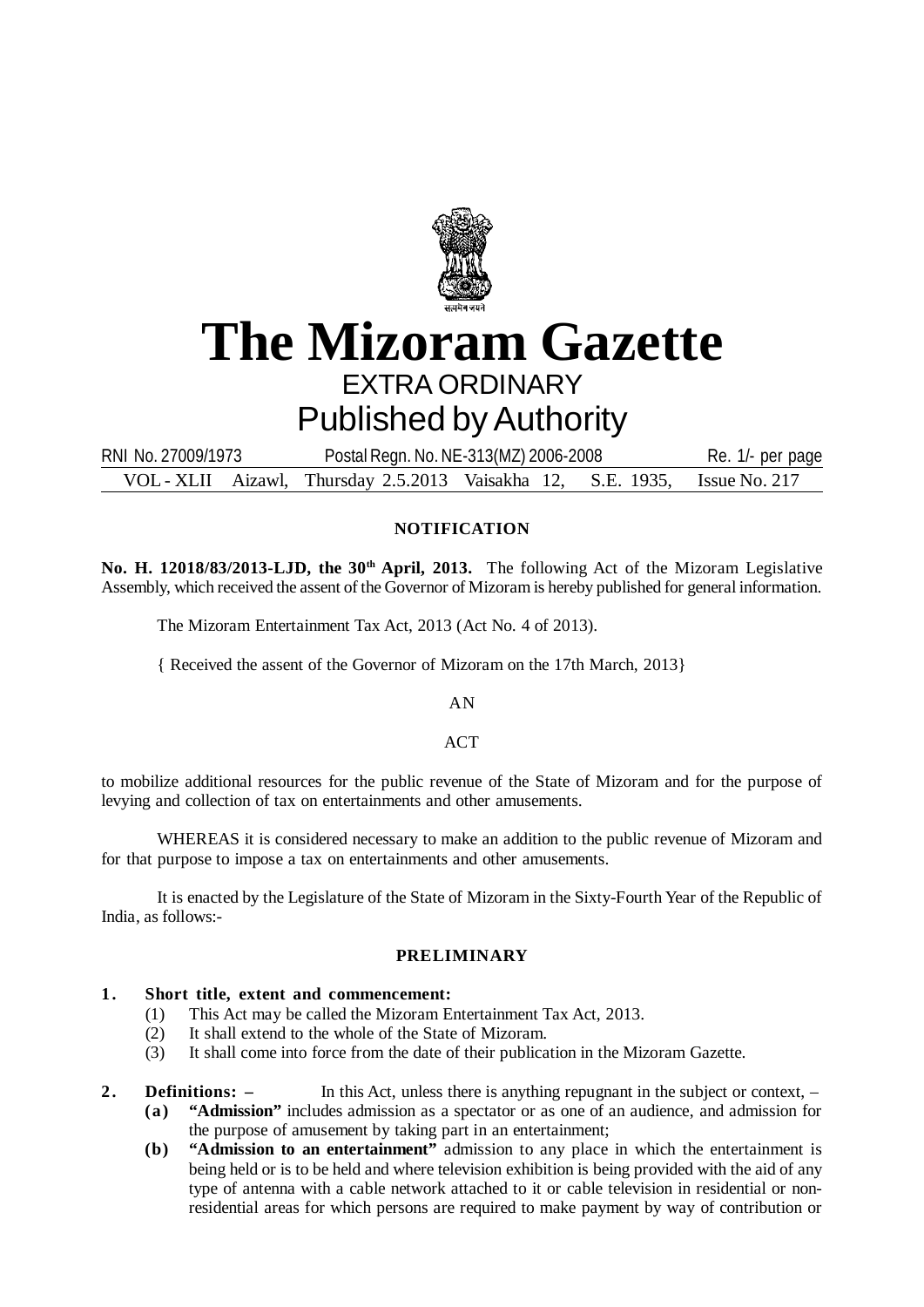## $Ex-217/2013$  - 2 -

subscription or installation and connection charges or any other charges collected in any manner, whatsoever.

- **(c ) "Agriculture"** includes horticulture and livestock breeding;
- **(d) "Antenna"** means an apparatus which receives television signals which enables viewers to tune into transmissions including national or international satellite transmissions and which is erected or installed for exhibition of films or moving pictures or series of pictures by means of transmission of television signals by wire where subscriber's television sets at the residential or non-residential place are linked by metallic coaxial cable or optic-fibre to a central system called the head-end, or a tuner or a similar device which enables Direct To Home [DTH] transmission of television signal on payment by the connection holder of any contribution or subscription or installation and connection charges or any other charges collected in any manner, whatsoever;
- **(e ) "Cable service"** means the transmission by cables of programme including retransmission by cable of any broadcast television signal;
- **(f) "Cable Television"** means a system organised on payment by connection holder of any contribution or subscription or installation and connection charges or any other charges collected in any manner whatsoever, for exhibition of films or moving pictures or series of pictures by means of transmission of television signals by wire where subscriber's television set is linked by metallic coaxial cable or optic-fibre cable to a central system called the head-end, by using a video cassette or disc or both, recorder or player or similar such apparatus on which prerecorded video cassette or disc or both are played or replayed and the films or moving pictures or series of pictures which are viewed and heard on the television receiving set at a residential or non-residential place of a connection holder;
- **(g) "Cable Television network"** means any system consisting of a set of closed transmission paths and associated signal generation, control and distribution equipment designed to provide cable service for reception by multiple subscribers;
- **(h) "Casual Show"** means and includes any exhibition, performance, amusement, game, sport, music, cultural and dramatic performance or any other entertainment of occasional nature performed or held for a continuous period not exceeding seven days with or without break and to which persons are admitted for payment;
- **(i) "Commissioner"** means the Commissioner of Taxes appointed under Section 3 or the officer empowered thereunder to discharge the functions of such authority;
- **(j) "Direct To Home (DTH) Service"** Direct To Home Service [DTH] means a service for multi-channel distribution of programme direct to subscribers' premises by up-linking to a satellite system.
- **(k) "Entertainment"** means and includes any exhibition, performance, amusement, game, sport, cinematograph show or video show to which persons are ordinarily admitted on payment or moving pictures or series of pictures which are viewed and heard on the television receiving set, with the aid of any type of antenna with a cable network attached to it or cable network or Direct To Home [DTH] service for which persons are required to make payment by way of contribution or subscription or installation and connection charges or any other charges collected in any manner whatsoever;
- **(l) "Live-stock"** means and includes animals of every description;
- **(m) "Payment for admission"** means and includes
	- (i) any payment made by a person who having been admitted to one part of a place of entertainment is subsequently admitted to another part thereof, for admission to which a payment involving a tax or a higher rate of tax is required;
	- (ii) any payment for seats or other accommodation in a place of entertainment;
	- (iii) any payment made for the loan or used of any instrument or contrivance which enables a person to get a normal or better view or hearing of the entertainment which, without the aid of such instrument or contrivance, such person would not get;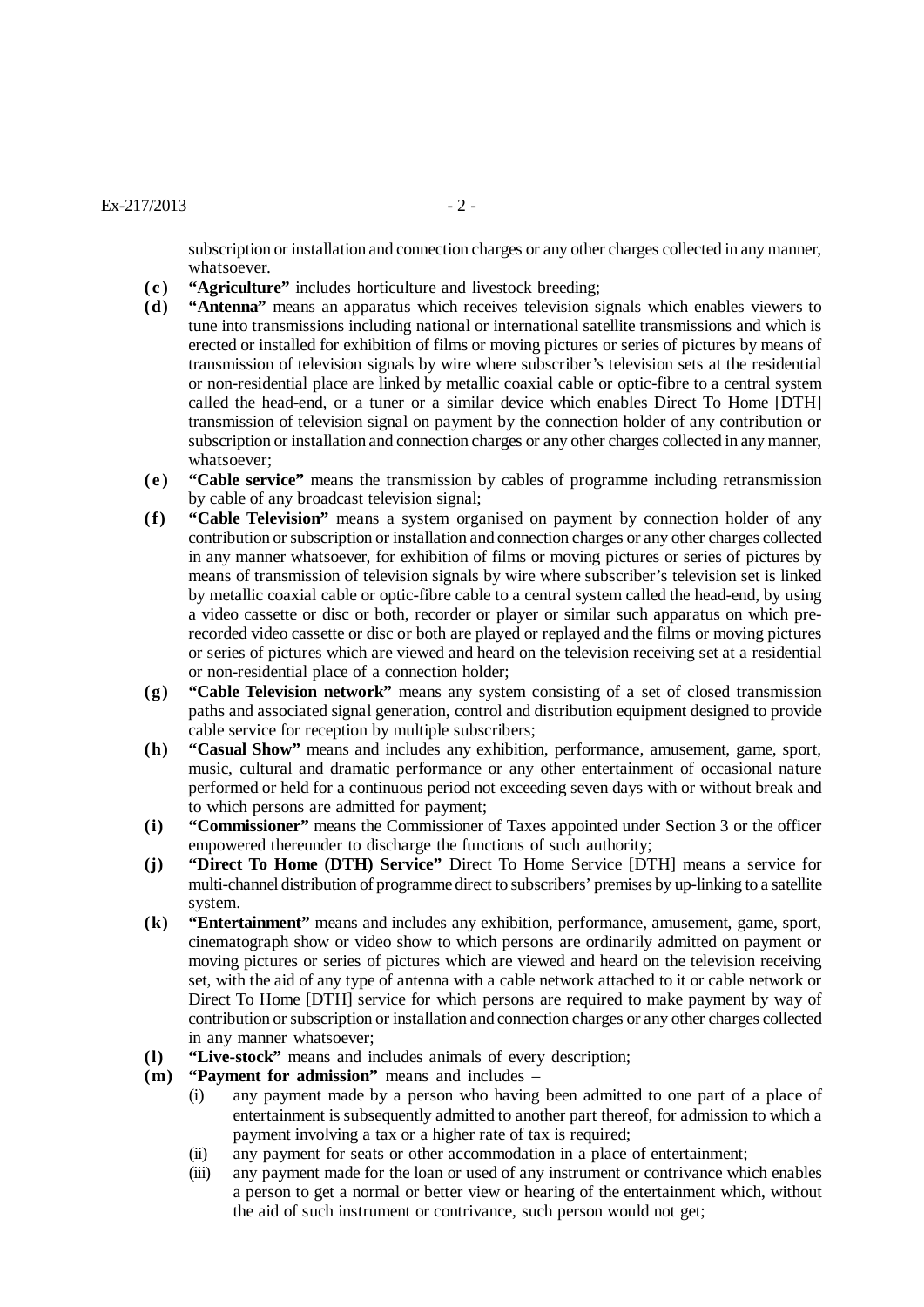- (iv) any payment for any purpose whatsoever connected with an entertainment which is required to make as a condition of attending or continuing to attend the entertainment in addition to the payment, if any, for admission to the entertainment;
- (v) any payment made by a person by way of contribution or subscription or installation and connection charges or any other charges collected in any manner whatsoever for television exhibition with the aid of any type of antenna with a cable network attached to it or cable television;
- **(n) "Prescribed"** means prescribed by rules made under this Act;
- **(o) "Proprietor"** in relation to any entertainment means the owner and shall also include manager, organiser and any person responsible for, or, for the time being, in charge of the management thereof;
- **(p) "Society"** includes a company, institution, club or other association of persons by whatever name called;
- **(q) "State Government"** means the State Government of Mizoram;
- **(r) "Subscriber"** means a person who receives the signals of cable television network or of direct to home service at any place indicated by him without further transmitting to any other person. In case of hotels, each room or premise where signals of cable television network or of direct to home service are received shall be treated as a subscriber.
- **(s ) "Tax"** means entertainment tax levied under this Act;
- **(t) "Ticket"** means a ticket or a complimentary pass for the purpose of securing admission to an entertainment in accordance with the provisions of this Act.
- **(u) "Video cinema"** means any place where exhibition of cinematograph film or moving pictures or series of pictures in public, organised by playing or replaying of pre-recorded cassette by means of a video cassette player or recorder either on the screen of a television set or videoscope or otherwise is provided for commercial purpose.
- **(3) Taxing Authority:** The State Government may for carrying out the purposes of this Act, appoint a person to be Commissioner or empowered, by notification in the official Gazette, any official to discharge the functions of such authority.
- **(4) Delegation of Commissioner's power:** Subject to such restrictions and conditions as may be prescribed, the Commissioner may, by notification in the official Gazette, delegate any of his powers under this Act to any official and any such official shall thereupon exercise the said power.

### **5 . Tax on payments for admission to entertainment:** –

- (1) Except as otherwise expressly provided in this Act, there shall as from the date on which this Act comes into force, be charged, levied and paid to the Government of Mizoram a tax, hereinafter referred to as the entertainment tax, on all payment for admission to any class of entertainment, at the rates specified below: –
	- (a) In the case of games, sports, music or dramatic performances organised by any person, association, body or society – five per centum of such payment;
	- (b) In the case of cinematograph exhibition, where the payment for admission is
		- (i) Rupees ten or less Nil.
		- (ii) Rupees fifty or less but more than rupees ten  $-10$  per centum of such payment.
		- (iii) More than rupees fifty  $-20$  per centum of such payment.
		- (c) In the case of Casual show other than those covered by clause  $(a)$ , ten per centum of such payment;
	- (d) In any other case ten per centum of such payment.

Provided that there shall not be charged, levied and paid to the State Government any tax where the highest payment for admission does not exceed rupees ten.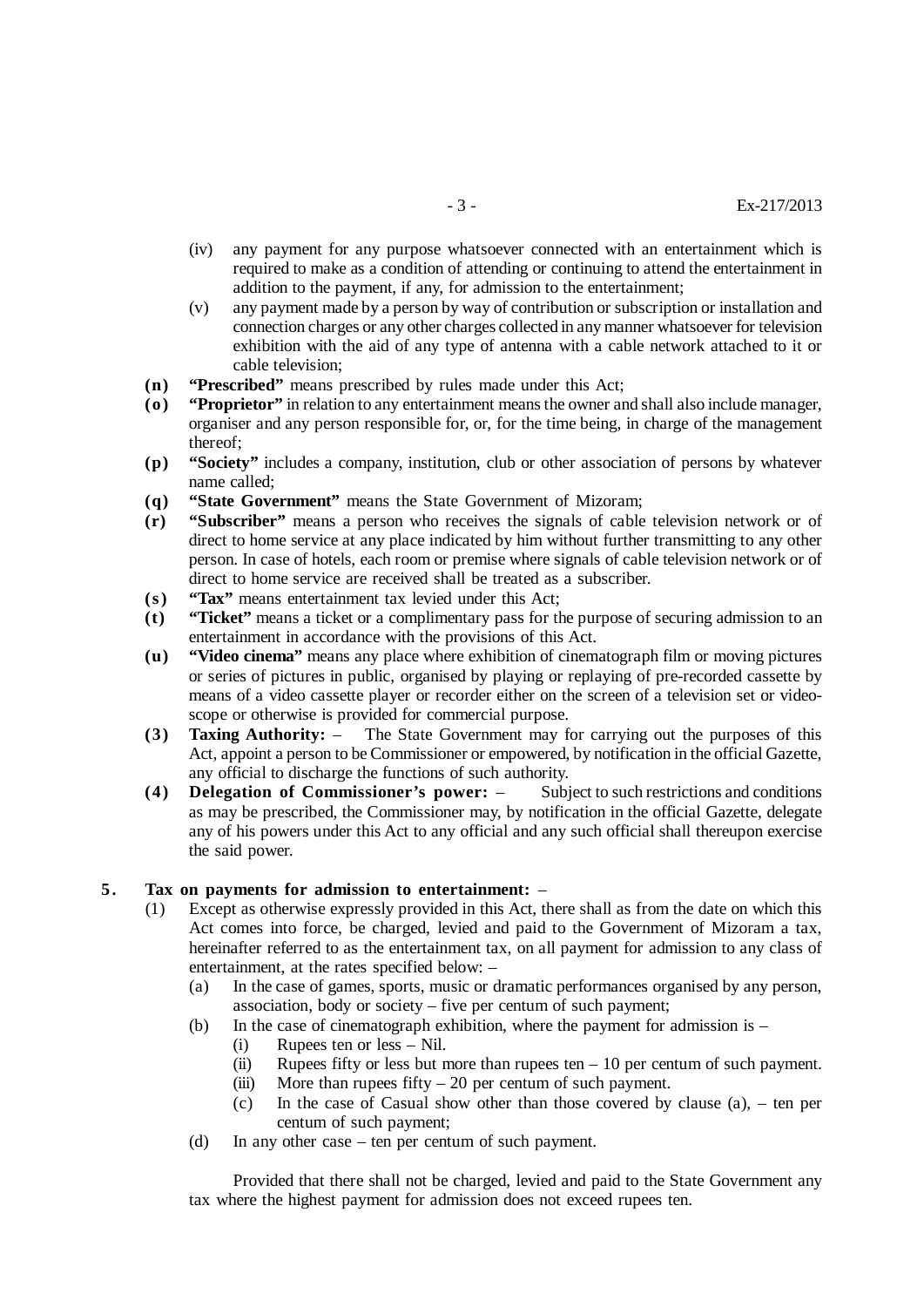### $Ex-217/2013$  - 4 -

*Explanation: – The rate of tax shall be charged and levied on the payment for admission excluding the tax and if the amount of tax so arrived at is not a multiple of one rupee, it shall be rounded to the next higher multiple of one rupee.*

- (2) The Commissioner may, on the application of a proprietor of any entertainment in respect of which the entertainments tax is payable under sub-section (1), allow the proprietor on such conditions as it may be prescribed, to pay the amount of the tax due by means of a consolidated payment of twenty per centum of the gross sum received by the proprietor on account of such payments for admission to the entertainment and on account of the tax.
- (3) The entertainments tax, in the case of theatre, cinematograph exhibitions and circus and any other class of entertainments which the Commissioner may direct, shall be charged, levied and paid with effect from the date on which this Act comes into force.
- (4) Levy of entertainment tax on complimentary passes or tickets: Entertainments tax shall be charged, levied and paid on all free or complimentary passes or tickets by whatever name called, issued by the proprietor, exhibitor or organiser of the entertainments in respect of admission without payment to a seat or other accommodation therein.
- (5) The liability to pay entertainments tax shall be on the proprietor of the entertainment.
- (6) The State Government may, by notification in the Official Gazette, vary the rates of tax under this Act and on such notification being issued, the rate of tax shall be deemed to have been amended accordingly:

Provided that the rate of tax to be specified or varied by the State Government in respect of any class of entertainment shall not exceed fifty per centum of the existing rate.

- **6 . Levy of entertainment tax on Cable Television and Direct To Home [DTH] Service:**
	- (1) Notwithstanding anything contained in Section 5, the proprietor of a cable television network providing cable service and of the direct to home (DTH) service shall be liable to pay entertainment tax at the rate of twenty rupees per subscriber per month.
	- (2) Nothing in sub-section (1) shall preclude the State Government from notifying different rates of entertainment tax for household or for the different categories of hotels.
- **7 . Admission to entertainments:** No person shall be admitted to any entertainment where the payment for admission is subject to the entertainment tax, except –
	- (a) In case of cinematograph exhibition with a ticket stamped with an impressed, embossed, engraved or adhesive stamp (not before use) issued by the State Government for the purpose of revenue and denoting that the proper entertainment tax has been paid;
	- (b) in the case of cable television and direct to home (DTH) service where the entertainment tax shall be due and recoverable from the proprietor;
	- (c) in special case with the approval of the Commissioner through a barrier which, or by means of a mechanical contrivance which, automatically registered the number of persons admitted, unless the proprietor of the entertainment has made arrangements approved by the Commissioner for furnishing returns of the payments for admission to the entertainment and has given security upto an amount and in a manner approved by the Commissioner for the payment of the entertainment tax;
	- (d) in the case of cinematograph exhibition unless the proprietor of the entertainment has made arrangements approved by the Commissioner for furnishing returns of payments for admission to the entertainment and also returns of admission to seat or other accommodations without payment or free or complimentary passes or tickets and has given security upto an amount and in a manner approved by the Commissioner for the payment of the entertainment tax.

Provided that the provisions of this Section shall not apply to the proprietors and the officer of the Government on duty.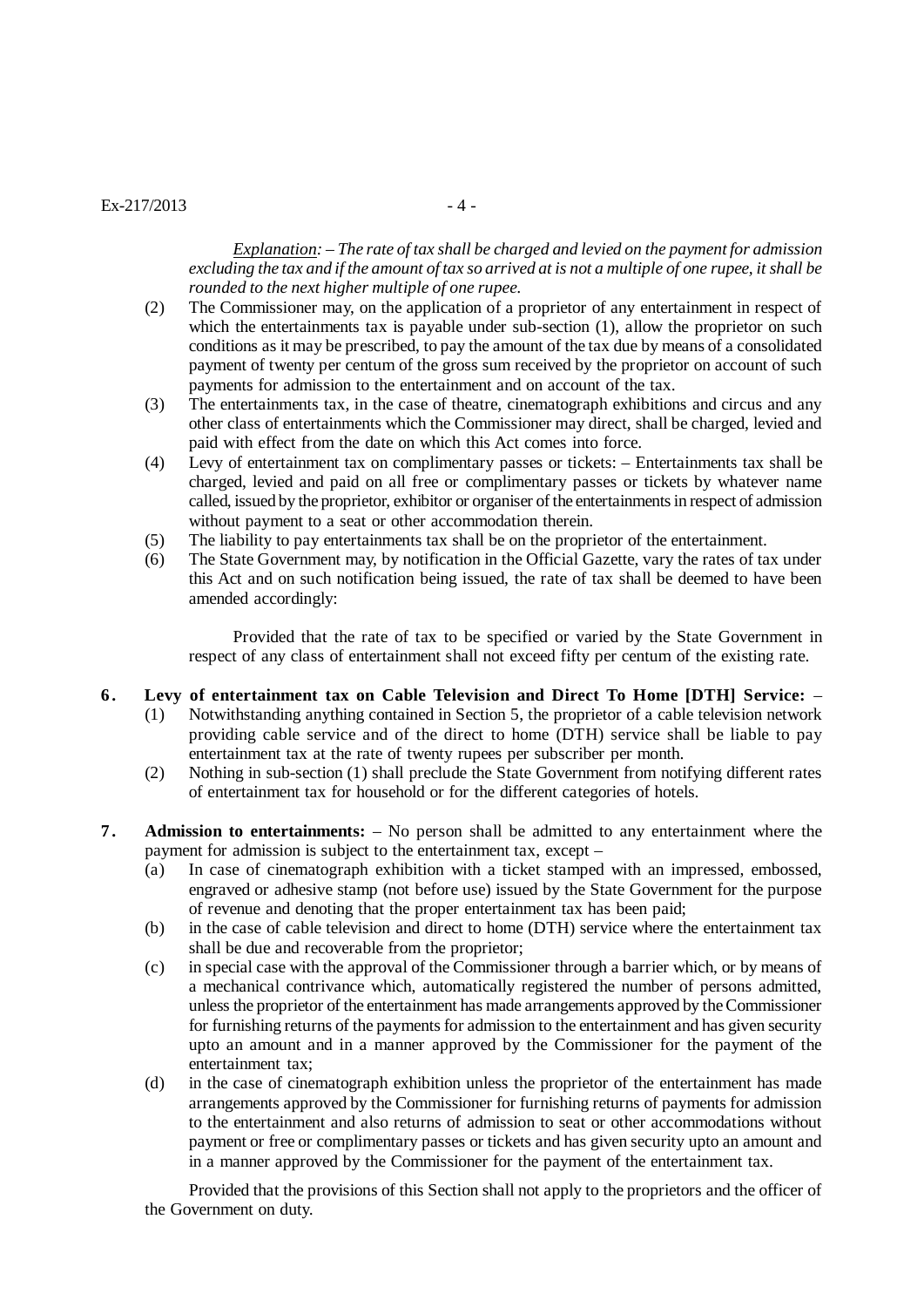Provided further that the provision of this Section shall not apply to a cinematograph exhibition where the proprietor of the cinematograph exhibition has been permitted to pay lump-sum amount in lieu of the amount of tax, as per the proviso to clause (b) of sub- section (1) of Section 5.

**8 . Security:** – The Commissioner or any officer authorized in this behalf by him for the purpose may for good and sufficient reasons; demand from the proprietor of an entertainment of a temporary nature, a reasonable security before the entertainment is held and on such demand being made the proprietor concerned shall furnish the security.

## **9 . Penalty for non-payment of tax:** –

- (1) If any person is admitted for payment to any place of entertainment and the provisions of Section 8 are not complied with, the proprietor of the entertainment to which such person is admitted shall, on conviction before a Magistrate, be liable in respect of each such offence to a fine not exceeding one thousand rupees and shall in addition be liable to pay any tax which should have been paid.
- (2) If any proprietor or service provider of a cable television network or direct to home (DTH) service, as the case may be, fails to pay the entertainment tax as per provision of Section 6, he shall on conviction before a Magistrate, be liable in respect of each such offence to a fine not exceeding one and a half times of the amount of the tax due and shall in addition be liable to pay any tax which would have been paid.
- **10. Section 8 and 9 not to apply in certain cases:** The provisions of Section 8 and 9 shall not apply to any entertainment in respect of which a consolidated payment is made under sub-section (2) of Section 5.

#### **11. Returns: –**

(1) Every proprietor shall furnish a correct and complete return in such form for such period, by such date and to such authority, as may be prescribed:

Provided that different periods may be prescribed for different classes of entertainment for the purpose of filing return:

Provided further that in respect of an entertainment which is a single event or which is held for a donation less than a week, the proprietor shall submit return, as may be prescribed, forthwith upon conclusion of such return.

- (2) If any proprietor having furnished a return under this section discovers any omission or any other error in the return so filed, he may, without prejudice to the charge of any interest, furnish revised return in the prescribed manner and within the prescribed time.
- (3) When the tax payable is required to be paid in accordance with return, every proprietor, before submitting such returns as required by sub-section (1), shall, in the prescribed manner, pay the full amount of tax, interest and any other sum payable by him according to such return or the differential tax payable according to the revised return furnished, if any, and shall furnish along with the return or revised return, as the case may be, a receipt showing full payment of such amount into Government account.

# **12. Assessment: –**

(1) If the Commissioner or any officer authorized in this behalf by him is satisfied that any return furnished by a proprietor is correct and completed and that the tax under the provisions of this Act due thereon is paid in full, such return be accepted and assessment shall be deemed to have been made on the basis thereof.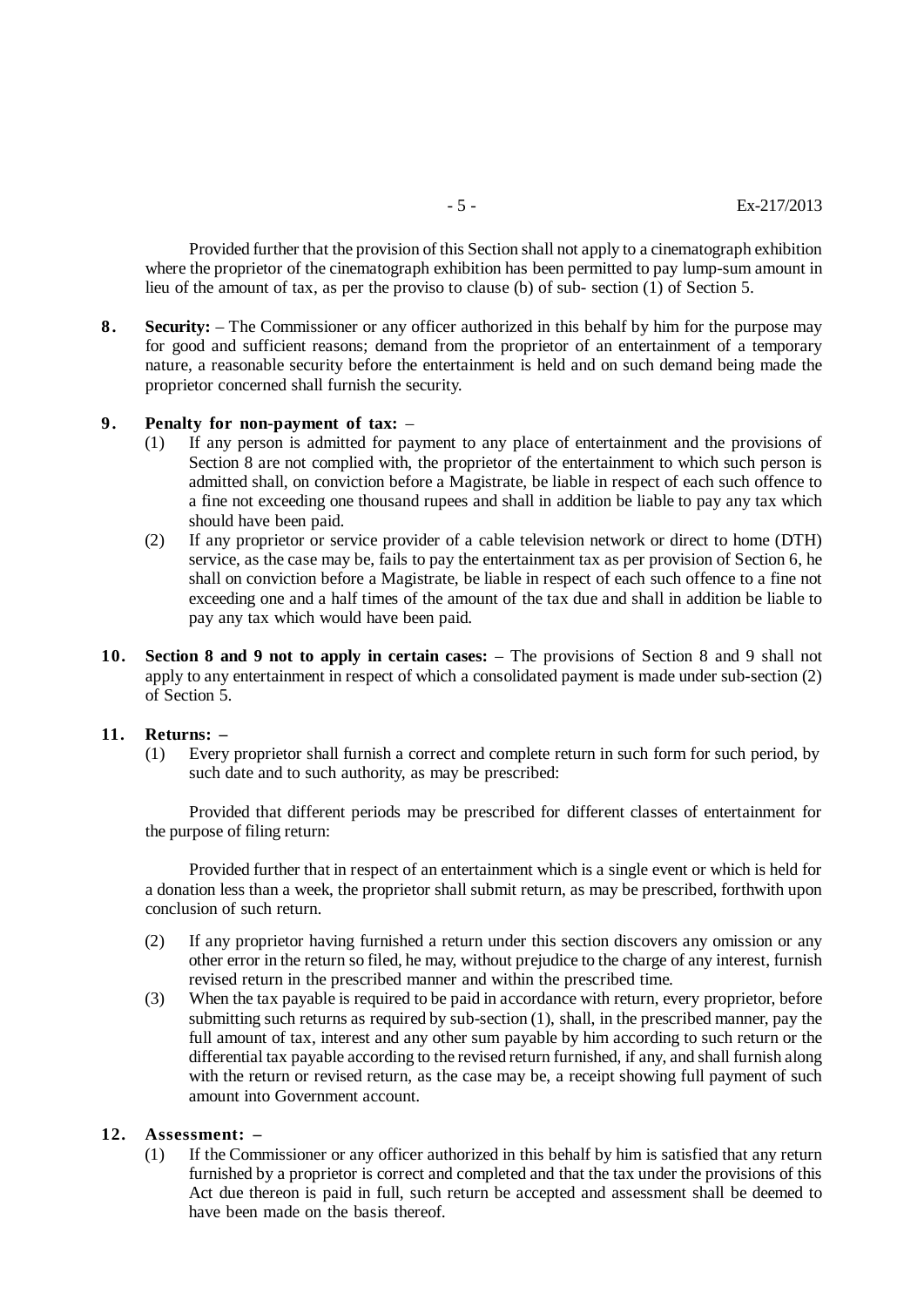- (2) If any proprietor
	- (a) has failed to give information or take permission as required under Section 24 or has furnished incorrect particulars at the time of obtaining permission from the Commissioner or any officer authorized in this behalf by him; or
	- (b) has furnished incomplete or incorrect return in relation to an entertainment for any period; or
	- (c) has not maintained any records or has failed to maintain records in accordance with the provisions of the Act,

the Commissioner or any officer authorized in this behalf by him shall, after giving the proprietor a reasonable opportunity of being heard and after making such enquiry as he considers necessary, assess to the best of his judgement any amount payable under this Act by such proprietor within a period of three years from the expiry of the year to which the period of entertainment relates and may also impose a penalty equal to twice the difference between the amount of tax so assessed and tax paid, if any.

(3) Where the Commissioner or any officer authorized in this behalf by him is of the opinion that any tax payable under this Act has escaped assessment or has been under-assessed or has been assessed at a lower rate. Such authority may proceed to reassess, to the best of his judgement, tax so due within a period of five years from the expiry of the year to which the period of entertainment relates.

Provided that no order under this sub-section shall be passed without giving the proprietor an opportunity of being heard.

#### **13. Interest: –**

If any proprietor fails to pay the amount of tax due within the time prescribed for its payment, such proprietor shall, in addition to the tax, be liable to pay simple interest, at the rate of one and half per cent, per month on the amount of tax not so paid or on any less amount thereof remaining unpaid during such period, for the period commencing on the day following the day of expiry of the due date to the date of payment or the date of assessment, whichever is earlier. If any dealer fails to pay interest along with the return or revised return in accordance with the provisions of this sub-section, such interest shall be levied by the Commissioner or any officer authorized in this behalf by him.

*Explanation – For the purpose of calculating interest: –*

- *(a) 'month' shall means thirty days;*
- *(b) Where the period of defaults is in respect of a period of less than one month, the interest shall be computed proportionately.*

## **14. Manner of payment:** –

- (1) The proprietor shall be liable to pay the amount of tax payable under this Act,
	- (a) In the case of admission by stamped tickets, by means of stamps to be affixed on the tickets in the prescribed manner; or
	- (b) In accordance with the returns of the payment for admission to the entertainment and on account of tax; or
	- (c) In accordance with the result accorded by any mechanical contrivance or electronic device, which automatically registers the number of persons admitted to the entertainment.
- (2) Where the payment for admission to an entertainment is made by means of a lump sum paid as a subscription or contribution to any society, or for a season ticket or for the right of admission to a series of entertainments or to any entertainment during a certain period of time, or for any privilege, right, facility or anything combine with the right of admission to any entertainment, or involving such right of admission without further payment or at a reduced charge the entertainment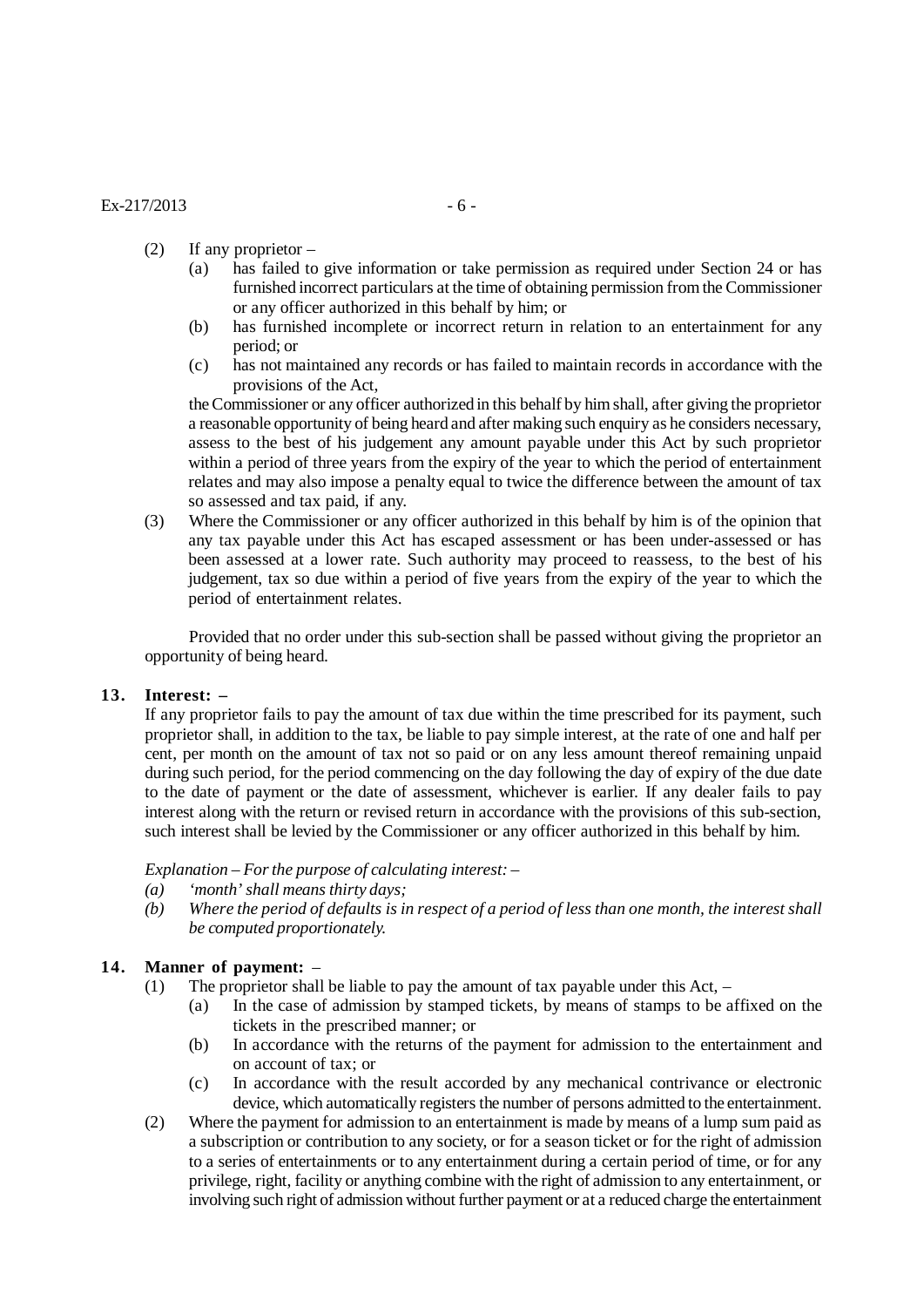tax shall be paid on the amount of the lump sum, but where the Commissioner is of opinion that the payment of a lump sum or any payment for ticket represents payment for other privileges, rights or purposes besides the admission to an entertainment, or covers admission to an entertainment during any period for which the tax has not been in operation, the tax shall be charged on such an amount as appears to the Commissioner to represent the right of admission to the entertainments in respect of which the entertainment tax is payable.

#### **15. Exemption:** –

- (1) The entertainments tax shall not be charged on payments for admission to any entertainment where the Commissioner is satisfied –
	- (a) that the whole of the takings there, after deducting the actual expenses of the entertainment to a maximum of twenty five per cent of the total receipt are devoted to philanthropic, religious or charitable purposes; or
	- (b) that the entertainment is of a wholly educational character (any question on that point to be determined in the case of difference by the State Government in Education Department); or
	- (c) that the entertainment is provided for partly educational or partly scientific purposes by a society, not conducted or established for profit; or
	- (d) that the entertainment is provided by a society which is established solely for the purpose of promoting the interest of the industry or agriculture, or the manufacturing industry, or some branch thereof, or the public health, and which is not conducted for profit, and consists solely of an exhibition of the product of the industry, or branch thereof, for promoting the interests of which the society exists or of materials, machinery, appliances, or foodstuff used in the production of those products, or of articles which are of material interest in connection with the questions relating to the public health, as the case may be; or
	- (e) that the entertainment is provided by the management of a tea estate for the benefit of estate's labour force for which no charge for admission is made.
- (2) The Commissioner may, by general or special order, exempt any entertainment or class of entertainments from liability to the entertainments tax.
- (3) Notwithstanding anything contained in the Act, the Commissioner may, by general or special order and subject to such conditions as may be specified in the order, exempt any class of persons from the liability to the entertainment tax under the Act for admission to any entertainment or class of entertainments.
- **16. Refunds in certain circumstances:** Where the State Government is satisfied that the whole of the net proceeds of an entertainment are devoted to philanthropic, religious or charitable purposes, and in calculating the net proceeds not more than twenty five per cent of the gross proceeds have been deducted on account of the expenses of the entertainment, they shall repay to the proprietor the amount of the entertainments tax paid in respect of the entertainment.
- **17. Applicability of the provisions of the Mizoram Value Added Tax Act, 2005: –** Subject to the provisions of this Act and the rules made thereunder, sections 38, 49, 52, 65, 67, 68, 69, 70, 80 of the Mizoram Value Added Tax Act, 2005 and the rules made thereunder, orders, notifications issued thereunder shall mutatis mutandis apply to a proprietor in respect of any tax levied and payable under this Act, as if those sections were mutatis mutandis incorporated in this Act and the rules framed and orders and notifications issued under those sections so incorporated under this Act.
- **18. Recoveries:** Any sum due on account of tax, interest, penalty under any provision of this Act shall, without prejudice to any other mode of recovery available to the Government under any other law for the time being in force, be recoverable as an arrear of land revenue.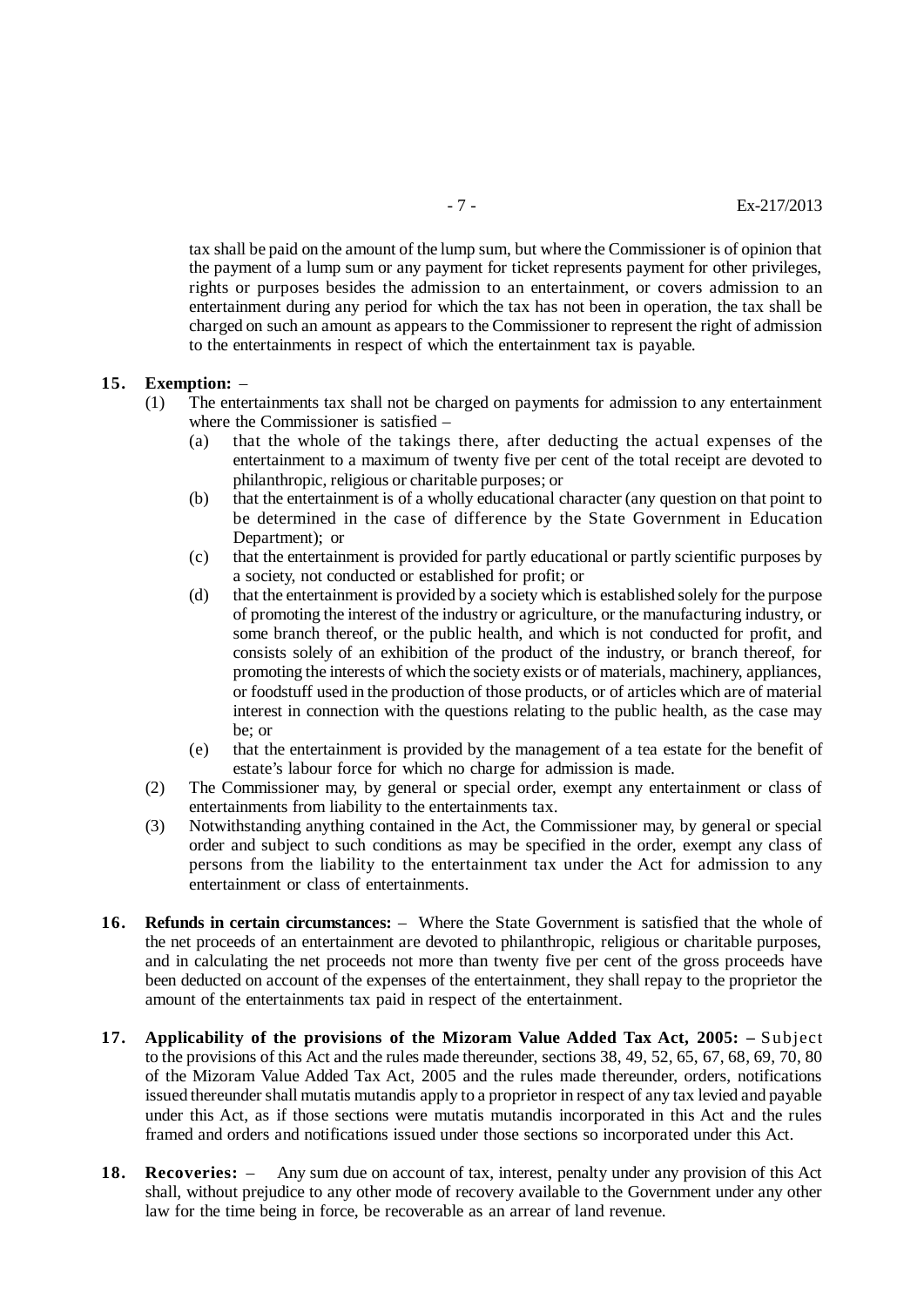# **19. Composition of offences:** –

(1) Subject to such conditions as may be prescribed, Commissioner or any officer authorized in this behalf by him may, either before or after institution of proceedings of prosecution for any offence punishable under this Act, accept from any person charged with such offence under this Act or the rules made there under, by way of composition of offence, in addition to the amount so payable, a sum not exceeding double the amount of tax which would have been payable had these provisions been complied with:

Provided that such authority shall not accept any sum by way of composition which is less than twenty five per cent of the amount of tax which would have been payable had these provisions been complied with.

- (2) Where such authority compounds an offence under this section, the order,
	- (a) shall be in writing and specify the offence committed, the sum of money to be paid, the due date for payment, and date by which the proof of such payment is to be produced;
	- (b) shall be served on the person who committed the offence; and
	- (c) shall be final and not subject to any appeal.
- (3) On payment of such sum as may be determined under sub-section (1), no further proceedings shall be taken against the person concerned in respect of the same offence.

# **20. Inspection:** –

(1) The Commissioner or any other officer authorized in this behalf by him may with such assistance as may be necessary enter, inspect and search any place of entertainment while the entertainment is proceeding, and any place ordinarily used as a place of entertainment or for keeping records connected therewith, at any reasonable times with a view to seeing whether the provisions of this Act or any rules made thereunder are being complied with.

*Explanation – The expression 'place of entertainment' in case of a cable service means the place from where the cable television network is operated.*

- (2) If any person prevents or obstructs the entry of any officer so authorised, he shall, in addition to any other punishment to which he is liable under any law for the time being in force, be liable on conviction before a Magistrate, to a fine not exceeding two hundred rupees.
- (3) Every officer authorised under this section shall be deemed to be a public servant within the meaning of Section 21 of the Indian Penal Code, 1860 (XLV of 1860).
- **21. Seizure of Books of Accounts, etc.:** The Commissioner or any officer authorized in this behalf by him may seize any books of accounts, registers, admission tickets, counterfoil of tickets or any other documents from any place of entertainment where the entertainment is proceeding or from any place ordinarily used as a place for entertainment if the officer has reason to suspect that the provisions of this Act or any rules made thereunder are not complied with and retain the same for so long as may be necessary for the purpose of this Act and shall grant receipt to the proprietor of the same.

*Explanation – The expression 'place of entertainment' in case of a cable service means the place from where the cable television network is operated.*

# **22. Power to make rules:** –

The State Government may make Rules, subject to the condition of previous publication, for securing the payment of the entertainments tax and generally for carrying into effect the provisions of this Act, and in particular –

(a) for the supply and use of stamps or stamped tickets, or for the stamping of tickets sent to be stamped and for securing the defacement of stamps when used;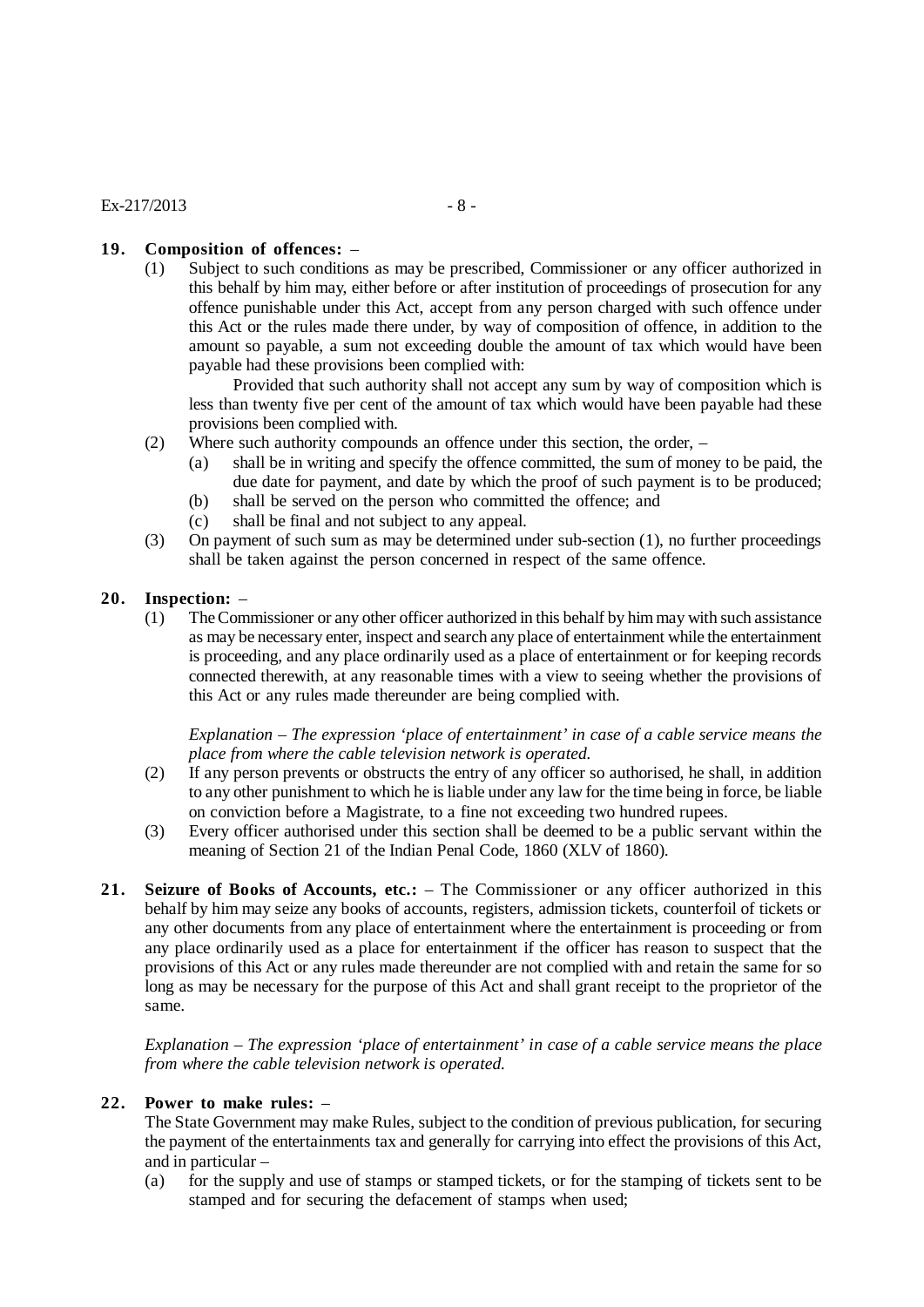- (b) for the use of tickets covering the admission of more than one person and the calculation of the tax thereon; and for the payment of the tax on the transfer from one part of a place of entertainment to another and on payments for seats or other accommodation;
- (c) for controlling the use of barriers or mechanical contrivances (*including the prevention of the use of the same barrier or mechanical contrivance for payment of a different amount*), and for securing proper records of admission by means of barriers or mechanical contrivances;
- (d) for the checking of admission, the keeping of accounts and the furnishing of returns by the proprietors of the entertainments to which the provisions of sub-section (2) of Section 5, are applied or in respect of which the arrangements approved by the State Government for furnishing returns are made under Section 7;
- (e) for the renewal of damaged or spoiled stamps and for the procedure to be followed on applications for refund under this Act or under the Rules made thereunder;
- (f) for the keeping of accounts of all stamp used under this Act;
- $(g)$  for the presentation and disposal of applications for exemption from payment of the entertainments tax or for the refund thereof, made under the provisions of this Act; and
- (h) for the rates of fees, for petitions, certificates and other matters.

# **23. Penalty:** –

- (1) If the Commissioner, in the course of any proceeding under this Act is satisfied that any proprietor or any other person liable to pay tax under this Act, has in any way evaded the liability to pay tax and or has in any manner acted in contravention of or failed to comply with any of the rules framed under the Act, he may direct that such proprietor / person shall pay by way of penalty as indicated below: –
	- (a) in case of evasion of tax a sum not exceeding twice the tax evaded or rupees one thousand whichever is greater in addition to the tax payable;
	- (b) in other cases a sum not exceeding rupees one thousand.
	- (2) No order under sub-section (1) shall be made unless the person has been heard or has been given a reasonable opportunity of being heard.
- (3) No penalty under this Section shall be imposed by an officer to assist the Commissioner without the previous sanction of the Commissioner.
- (4) On payment of such sum as may be determined under sub-section (1), no further proceedings shall be taken against the person concerned in respect of the same offence.

## **24. Information before holding entertainment: –**

- (1) No entertainment on which a tax is leviable under this Act shall be held without prior information given to the Commissioner or to any other officer authorized by him in this behalf, in the manner prescribed.
- (2) No proprietor of a cable television network shall provide entertainment unless he obtains permission from the Commissioner or any other officer authorized by him in this behalf, in the manner prescribed.
- (3) Notwithstanding anything contained in this Act or any other law for the time being in force, the Commissioner, or any other officer authorized by him in this behalf may, after giving the proprietor a reasonable opportunity of being heard, prohibit the holding of such entertainment and may also take all reasonable steps to ensure that the order of prohibition is complied with, if he is satisfied that: –
	- (a) The proprietor has given any false information which is likely to result in the evasion of tax, or
	- (b) The proprietor has failed to deposit the security money as demanded in this regard, or
	- (c) The proprietor has committed breach of any of the provisions of this Act and or the rules made thereunder.